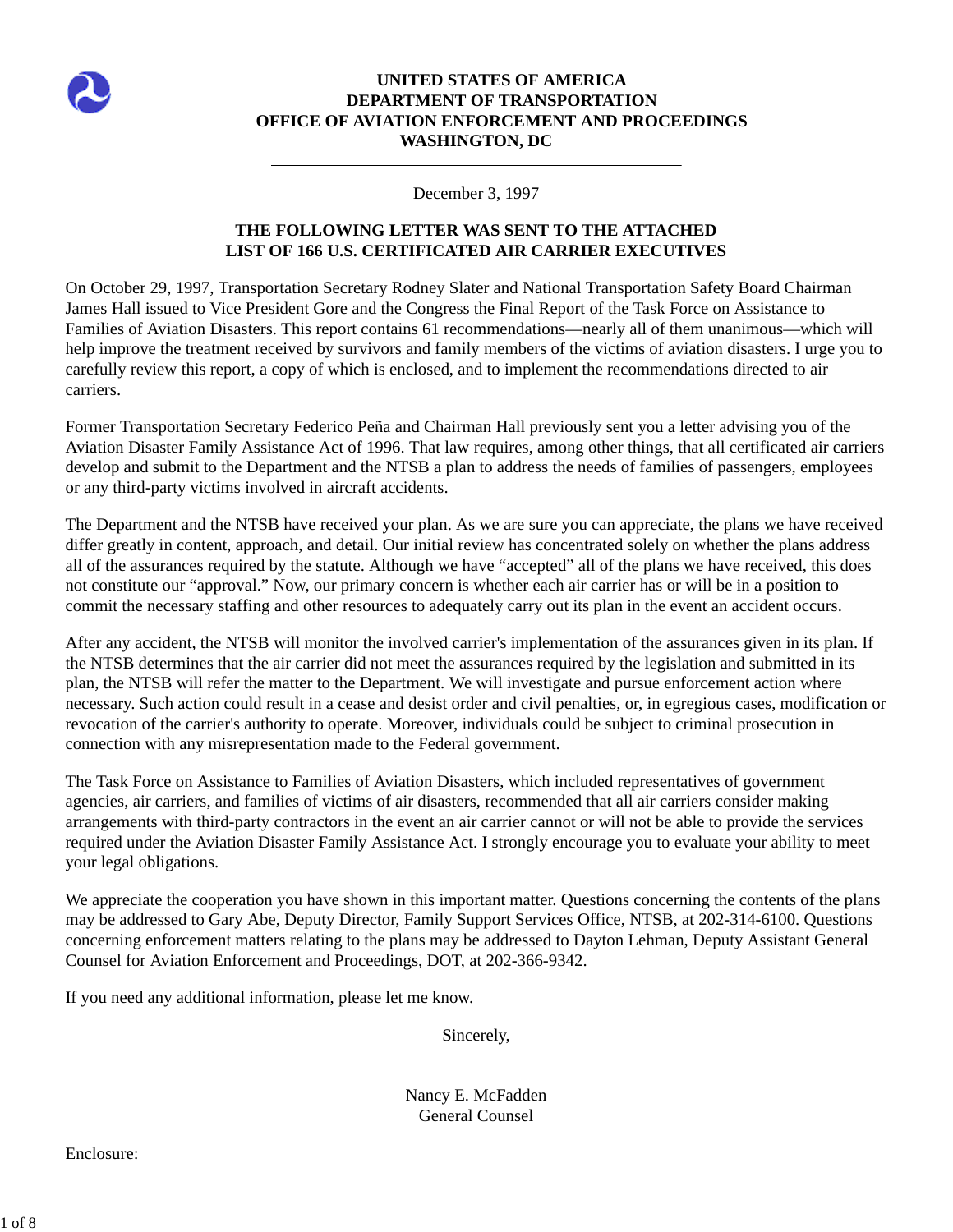Mr. Donald Roger Ferguson President & CEO AccessAir Holdings, Inc. 601 Locust Street, Suite 951 Des Moines, IA 50309

Mr. Dick Paquette President Air Midwest, Inc. Box 7724 Mid-Continent Airport Box 11105 Wichita, KS 67277

Mr. David Clark President Air Transport International LLC 3800 Rodney Parham Road Little Rock, AR 72212

Mr. D. Joseph Corr President & CEO AirTran Airlines, Inc. 1800 Phoenix Blvd., Suite 126 Atlanta, GA 30349

Mr. Donald R. Swortwood President Alaska Central Express, Inc. 3551 Postmark Drive Anchorage, AK 99517

Mr. Craig Loken President Alaska Seaplane Service, L.L.C. 8995 Yandukin Drive Juneau, AK 99801

Mr. William A. Franke Chairman & CEO America West Airlines, Inc. 4000 E. Sky Harbor Blvd. Phoenix, AZ 85034

Mr. J. George Mikelsons Chairman & CEO American Trans Air, Inc. Box 51609, Indianapolis Int'l Airport Indianapolis, IN 46251

Mr. Dale States President Air 4000, Inc. 9208 West Royal Lane Irving, TX 75063

Mr. Myron L. Caplan Chairman & CEO Air Nevada Airlines, Inc. Las Vegas, NV 89111

Mr. Geoffrey Crowley President & CEO Air Wisconsin Airlines Corp. W6390 Challenge Drive, Suite 203 Appleton, WI 54915

Mr. Robert Swenson Chmn, President & CEO AirTran Airways, Inc. 6280 Hazeltine Nat'l Dr, # 100 Orlando, FL 32822

Mr. Michael Spisak President Alaska Island Air, Inc. Box 1167 Kotzebue, AK 99752

Mr. Ronald A. Aramini President & CEO Allegheny Airlines, Inc. Box 601 Harrisburg Int'l Airport Middletown, PA 17057

Mr. Robert L. Crandall Chmn, President and CEO American Airlines, Inc. Box 619616, Amon Carter Blvd.

Mr. David G. Bassett President & CEO Amerijet International, Inc. 498 SW 34th Street Ft. Lauderdale, FL 33315

Mr. James B. Ream President & COO Air Micronesia, Inc. Box 8778-G Tamuning, GU 96931

Mr. John Affeltranger President Air South, Inc. 2625 Airport Blvd. W.Columbia, SC 29170

Mr. Carl Donaway President Airborne Express, Inc. 145 Hunter Drive Wilmington, OH 45177

Mr. John F. Kelly Chmn, President & CEO Alaska Airlines, Inc. Box 68900 Sea-Tac Int'l Airport Seattle, WA 98188

Mr. Robert Jacobsen President Alaska Juneau Aeronautics, Inc. 1873 Shell Simmons Drive Juneau, AK 99801

Mr. Glenn R. Zander President & CEO Aloha Airlines, Inc. Box 30028 Honolulu, HI 96820

Mr. Conrad A. Kalitta Chief Executive Officer American International Airways, Inc. 1349 S. Huron Parkway Ypsilanti, MI 48198

Mr. Steve Anderson President Arctic Circle Air Service, Inc. Box 190228 Anchorage, AK 99519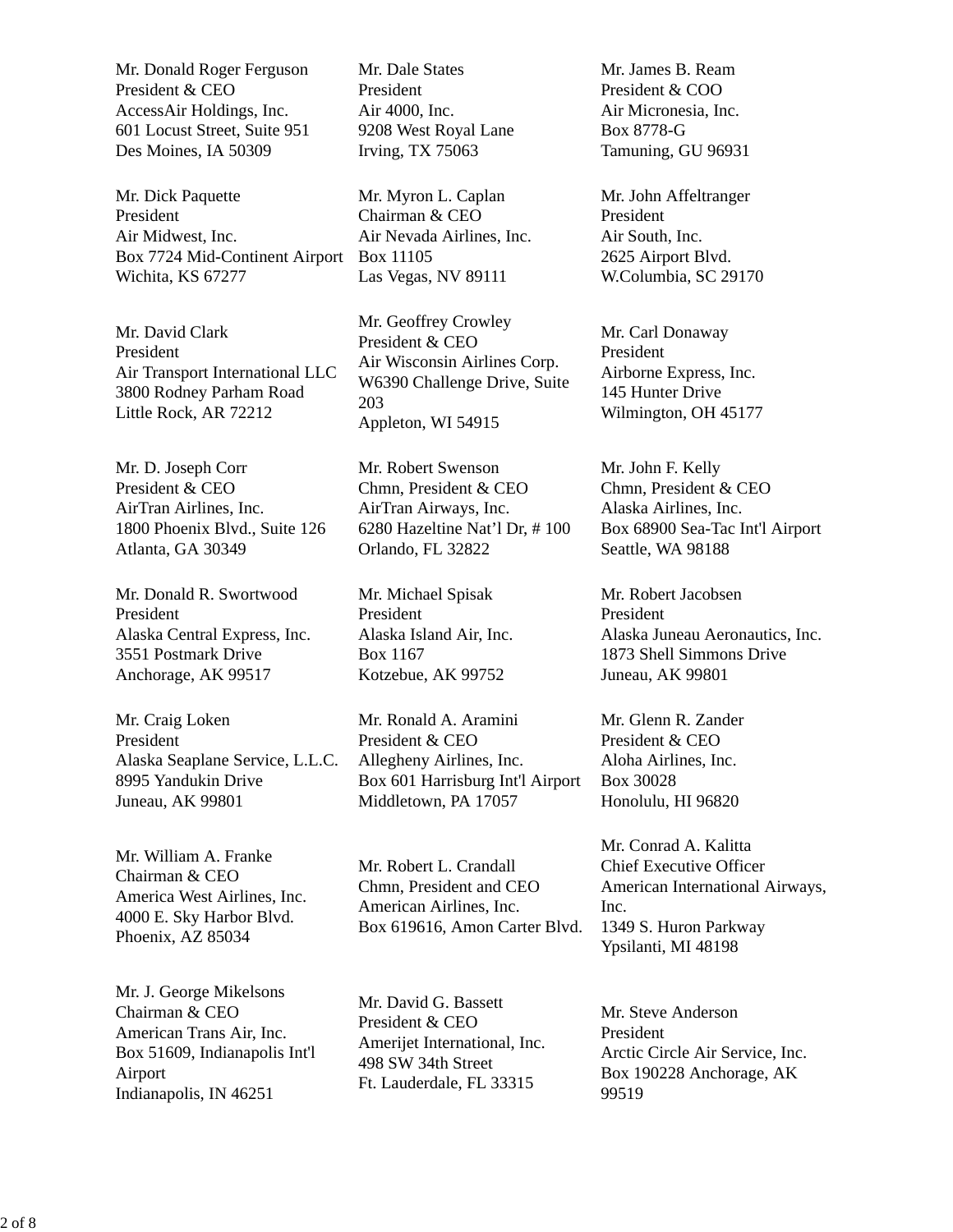Mr. John Eckels President Arctic Transportation Services, Inc. 5701 Silverado Way, Unit L Anchorage, AK 99518

Mr. George F. Pickett, Jr. Chief Executive Officer Atlantic Southeast Airlines, Inc. 100 Hartsfield Ctr Pkwy, # 800 Atlanta, GA 30354

Ms. Marjorie Baker President Baker Aviation, Inc. Box 116 Kotzebue, AK 99752

Mr. James Rowe President Bering Air, Inc. Box 1650 Nome, AK 99762

Mr. Don King President Camai Air Box 787 Bethel, AK 99559

Mr. David P. Cimo VP & GM Casino Express Airlines JC Harris Field, 809 Murray Way 4700 Yorkmont Road Elko, NV 89801

Mr. Steven W. Kasteler Vice President & GM Champion Air 303 North 2370 West Salt Lake City, UT 84122

Mr. Gordon M. Bethune President & CEO Continental Airlines, Inc. 2929 Allen Pkwy., Suite 1501 Houston, TX 77019

Mr. Richard Wellman President Custom Air Transport, Inc.

Mr. Terrance Fensome President & CEO Arrow Air, Inc. Box 02602, Miami International Airport Miami, FL 33102

Mr. Michael A. Chowdry Chairman &CEO Atlas Air, Inc. 538 Commons Drive Golden, CO 80401

Mr. Igor Dmitrowsky President Baltia Air Lines, Inc. 63-25 Saunders Street, Suite 7-I Rego Park, NY 11374

Mr. Terry D. Marshall Chmn, President and CEO Big Sky Airlines, Inc. Box 31397, Logan Int'l Airport Billings, MT 59107

Ms. Dorcas Thompson Chairman & CEO Cape Smythe Air Service, Inc. Box 549 Barrow, AK 99723

Mr. Kenneth W. Gann President CCAir, Inc. Charlotte, NC 28208

Mr. David R. Balfour President & CEO CityLink Airlines, Inc. 5701 West Industrial Highway Gary, IN 46406

Mr. Jonathan Ornstein President Continental Express, Inc. 15333 JFK Blvd., Suite 600 Houston, TX 77032

Mr. Leo F. Mullen President and CEO Delta Air Lines, Inc. Mr. Kerry Skeen President & CEO Atlantic Coast Airlines, Inc. 1 Export Drive Sterling, VA 20164

Ms. Cheryl Grue President Av Atlantic P.O. Box 22837 Ft.Lauderdale, FL 33335-2837

Mr. Ken Bellows President Bellair, Inc. Box 371 Sitka, AK 99835

Mr. Robert E. Martens Chairman & CEO Business Express Airlines, Inc. 55 Washington Street, Suite 300 Dover, NH 03820

Mr. Peter F. Fox President Capital Cargo Int'l Airlines, Inc. 9675 Tradeport Drive Orlando, FL 32827

Mr. William F. Spohrer Chairman Challenge Air Cargo, Inc. Box 523979 Miami, FL 33152

Mr. David R. Mueller Chairman & CEO Comair, Inc. Box 75201 Cincinnati, OH 45275

Mr. Donald J. Breeding President & CEO Continental Micronesia, Inc. Box 8778-G, A.B. Won Pat Int'l Airport Tamuning, GU 96931

Mr. Patrick Foley Chief Executive Officer DHL Airways, Inc.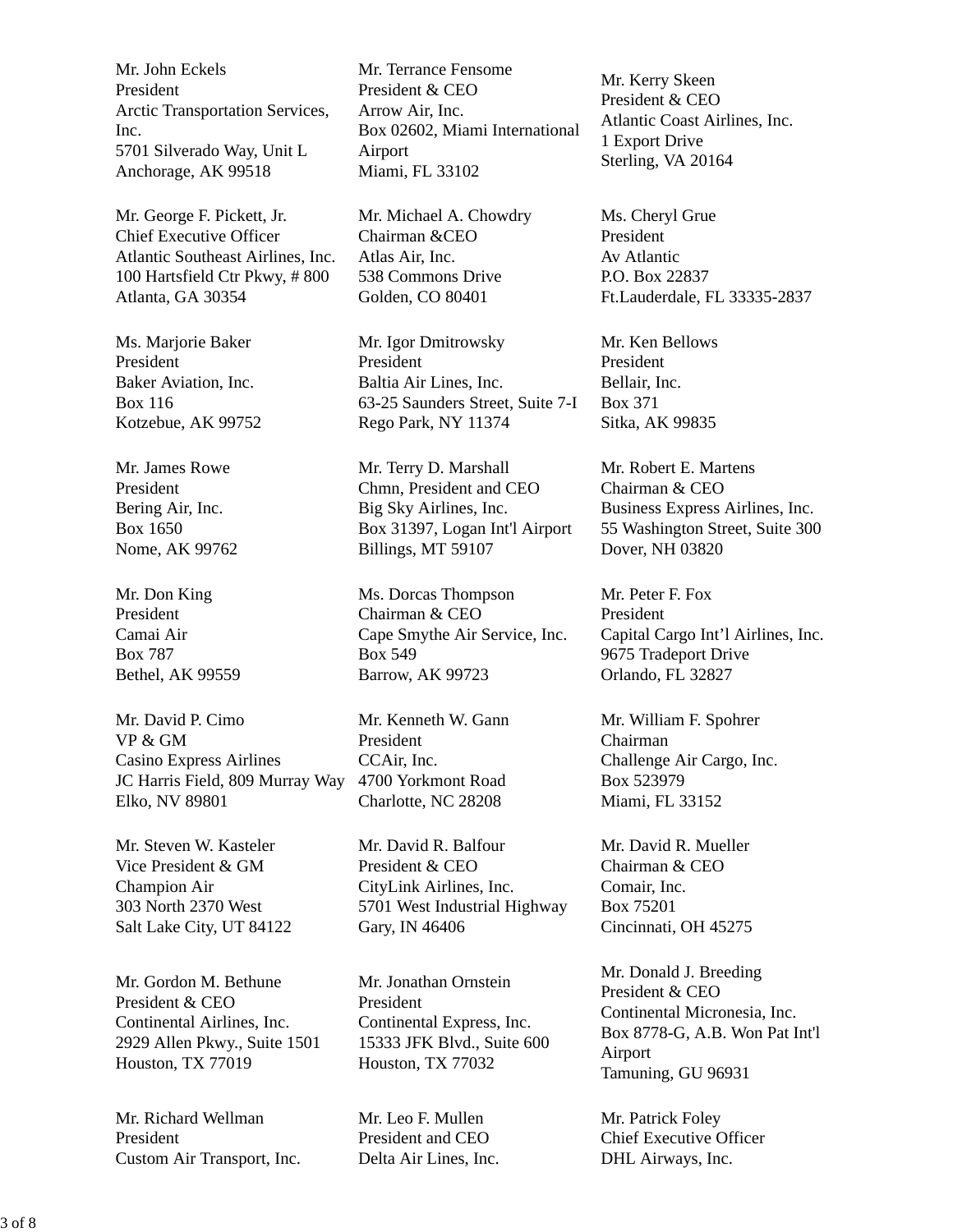4101 Ravenswood Road Ft. Lauderdale, FL 33315

Mr. Grant G. Murray President Eagle Canyon Airlines, Inc. 275 East Tropicana Avenue Las Vegas, NV 89109

Mr. David Beatson President & CEO Emery Worldwide Airlines, Inc. 3350 W. Bayshore Road Palo Alto, CA 94303

Mr. Delford M. Smith Chairman Evergreen International Airlines, Inc. 3850 Three Mile Lane McMinnville, OR 97128

Mr. Kevin Good President Express One International, Inc. 3890 W Northwest Hwy, #700 Dallas, TX 75220

Mr. Frederick W. Smith Chmn, President and CEO Federal Express Corporation 2005 Corporate Avenue Memphis, TN 38132

Mr. Richard Haberly Chairman and President Florida West International Airways, Inc. 7500 N.W. 25th Street, No. 237 Miami, FL 33122

Mr. John Hajdukovich President Frontier Flying Service, Inc. 3820 University Avenue Fairbanks, AK 99709

Mr. Robert E. Stephan President Great American Airways Box 10165 Reno-Cannon Int'l Airport

Hartsfield-Atlanta Int'l Airport Atlanta, GA 30320

Mr. Grant G. Murray President Eagle Jet Charter, Inc. 241 East Reno Avenue Las Vegas, NV 89119

Mr. Mel Spelde Chief Executive Officer Empire Airlines, Inc. 2115 Government Way Coeur d'Alene, ID 83814

Mr. Ron Stone Chairman Exec Express II 2080 N. Hightwy 360, # 400 Grand Prairie, TX 76106

Mr. Floyd Saltz President F.S. Air Service, Inc. 6121 S. Airpark Place Anchorage, AK 99502

Mr. J. Frank Fine President Fine Air Services, Inc. 2361 N.W. 67th Avenue, Bldg. 700 Miami, FL 33152

Mr. Charles Warbelow President Forty Mile Air, Ltd. Box 539 Tok, AK 99780

Mr. William Stockbridge President & CEO Gemini Air Cargo, LLC Box 16254, Dulles Int'l Airport Washington, DC 20041

Mr. Frederick Mason President Gulf and Caribbean Cargo, Inc. 2200 Lee Wagener Blvd., Suite 317

333 Twin Dolphin Drive Redwood City, CA 94065

Mr. Herman F. Gillis, III President Eastwind Airlines, Inc. Bldg. 1, Scotch Road West Trenton, NJ 08628

Mr. Wilbur O'Brien Chief Operating Officer Era Aviation, Inc. 6160 South Airpark Drive Anchorage, AK 99502

Mr. Thomas Del Valle President & CEO Executive Airlines, Inc. Box 38032 Airport Station San Juan, PR 00937

Mr. Emilio Dirube Chairman & President Falcon Air Express, Inc. 7270 N.W. 12th Street, # 9 Miami, FL 33126

Mr. Dave Kennedy President Flagship Airlines, Inc. Two Int'l Plaza, Suite 900 Nashville, TN 37217

Mr. Sam Addoms President & CEO Frontier Airlines, Inc. 12015 East 46th Avenue Denver, CO 80239

Mr. Bruce McGlasson President Grant Aviation, Inc. 203 W. 15th Ave, Suite 204 Anchorage, AK 99501

Mr. Mike Hageland President Hageland Aviation Svcs., Inc. Box 220610 Anchorage, AK 99522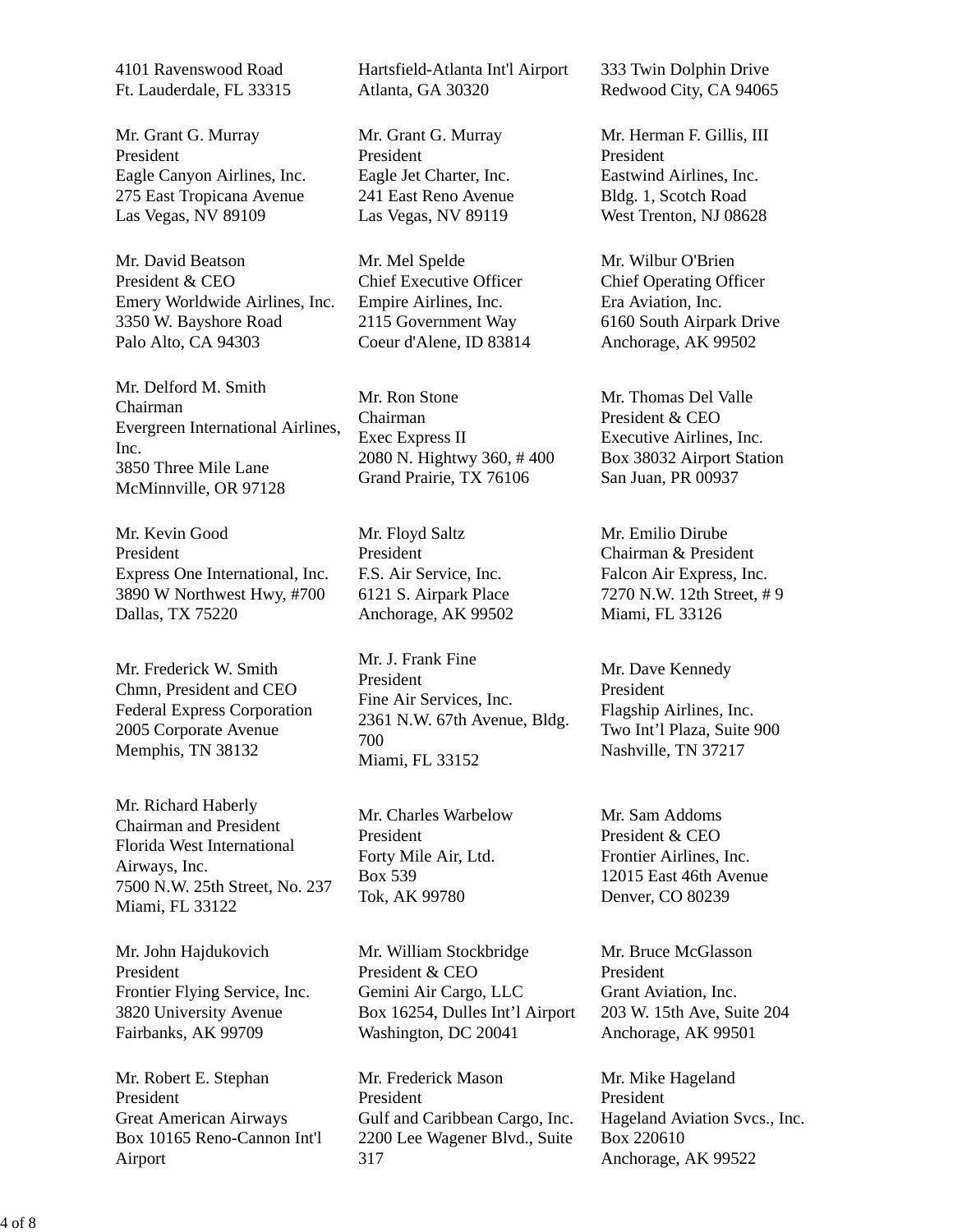Ms. Melanie Shallcross President Haines Airways, Inc. Box 470 Haines, AK 99827

Mr. Timothy J. La Porte President Iliamna Air Taxi, Inc. Box 109 Iliamna, AK 99606

Mr. James Bern President Jim Air, Inc. Box 190989 Anchorage, AK 99519

Mr. Tom Christopher Chief Executive Officer Kitty Hawk Aircargo, Inc. Box 612787, 1515 W. 20th St DFW Int'l AP, TX 75261

Mr. James B. Kenney President Laker Airways, Inc. 6261 M/W/ 6th Way, Suite 201 Ft. Lauderdale, FL 33309

Mr. Michael Hart President Lynden Air Cargo, LLC. 6441 South Airpark Place Anchorage, AK 99502

Mr. Larry Risley Chairman Mesa Airlines, Inc. 2325 East 30th Street Farmington, NM 87401

Mr. Robert Ferguson President & CEO Midway Airlines Corp. 300 West Morgan Street, #1200 Durham, NC 27701

Reno, NV 89510 Ft.Lauderdale, FL 33315

Mr. Bruce Nobles Chairman and President Hawaiian Airlines, Inc. Box 30008 Honolulu, HI 96820

Mr. Patrick O'Shea President & CEO Jet America 2735 Mellonville Ave., Suite 101 Sanford, FL 32773

Mr. Raymond F. Petersen President Katmai Air 4700 Aircraft Drive Anchorage, AK 99502

Mr. Jerry Murphy President & CEO Kiwi International Air Lines, Inc. Hemisphere Ctr, 3rd Flr, U.S. 1&9S. Newark, NJ 07114

Mr. Lawrence A. Chenaille President & CEO Larry's Flying Service, Inc. Box 72348 Fairbanks, AK 99707

Mr. Michael D. Yocum Chief Executive Officer Mahalo Air, Inc. 90 Nakolo Place, Suite 215 Honolulu, HI 96819

Mr. Robert D. Swenson President & CEO Mesaba Aviation, Inc. 7501 26th Avenue, South Minneapolis, MN 55450

Mr. Timothy E. Hoeksema Chairman and President Midwest Express Airlines, Inc. 4915 S. Howell Avenue Milwaukee, WI 53207

Ms. Kathleen H. Iskra President & CEO Horizon Airlines 19521 Pacific Hwy S, Box 48309 Seattle, WA 98188

Mr. J. Elliot Black Chairman & CEO JetTrain Corporation 400 Woodlawn Road Aliquippa, PA 15001

Mr. Michael B. Salazar President Ketchikan Air Service, Inc. Box 6900 Ketchikan, AK 99901

Mr. Layton A. Bennett President L.A.B. Flying Service, Inc. Box 272 Haines, AK 99827

Mr. Walter L. Cole General Manager LorAir, Ltd. 102 Valencia Road Tucson, AZ 85706

Mr. Cody Diekroeger President Maverick Airways Corporation 12015 East 46th Avenue Denver, CO 80239

Mr. D. Ross Fischer President Miami Air International, Inc. Box 660880 Miami Springs, FL 33266

Mr. Ernesto Millon President Millon Air, Inc. Box 524057 Miami, FL 33152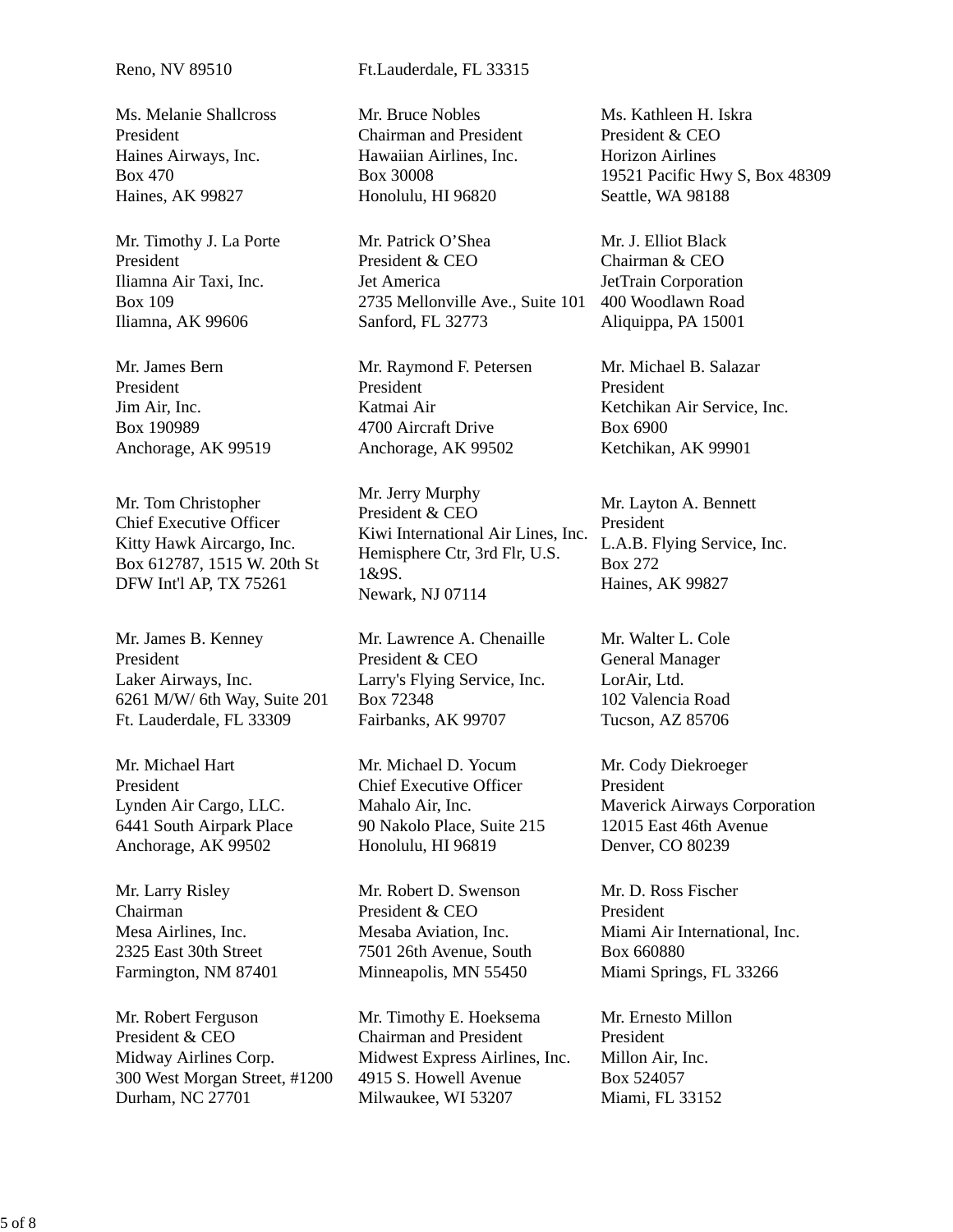Mr. Thomas J.A. McClain President Mountain Air Express, Inc. d/b/a MAX 2864 S. Circle Drive, Suite 900 Colorado Springs, CO 80906

Mr. Dan McKinnon Chief Executive Officer North American Airlines, Inc. Bldg. 75, JFK Int'l Airport, # 250 Jamaica, NY 11430

Mr. Margaret M. Olson President Olson Air Service, Inc. Box 142, NE Ramp, Airport Nome, AK 99762

Mr. James C. Peabody President Panagra Airways, Inc. 750 S.W. 34th Street, Suite 201A 4851-A Aircraft Drive Fort Lauderdale, FL 33315

Mr. Mark S. West President Polar Air Cargo, Inc. 15th Floor, 100 Oceangate Long Beach, CA 90802

Mr. Kevin Hack President Promech, Inc. Box 8660 Ketchikan, AK 99901

Mr. James Qualley Chairman Renown Aviation, Inc. 7830 NW 64th Street Miami, FL 33166

Mr. Paul Salerno President Salair, Inc. 3406 South Davison Blvd. Spokane, WA 99204

Mr. Ralph L. Richardi President Simmons Airlines, Inc.

Ms. Mary Sholton Witte President NAC Network, Inc. 3900 W. International Airport Road Anchorage, AK 99502

Ms. Mary A. Sholton President Northern Air Cargo, Inc. 3900 W. Int'l Airport Road Anchorage, AK 99502

Mr. Stan Burnstein President Omni Air Express, Inc. 3303 N. Sheridan Rd, Hangar 19 Tulsa, OK 74115

Mr. Orin D. Seybert President Peninsula Airways, Inc. Anchorage, AK 99502

Mr. Elijah Jackson President Prestige Airways 9815 Godwin Drive Manassas, VA 22110

Mr. Richard E. Reeve President & CEO Reeve Aleutian Airways, Inc. 4700 West Int'l Airport Road Anchorage, AK 99502

Mr. William Meenan President Rich International Airways, Inc. 6355 NW 36th Street Virginia Gardens, FL 33166

Mr. Charles Slagle President Seaborne Aviation, Inc. Box 6440 Ketchikan, AK 99901

Mr. Michael O'Daniel President Skagway Air Service, Inc. Mr. Mark McDonald Chairman & CEO Nations Air Express, Inc. 5275 Triangle Pkwy, # 100 Norcross, GA 30092

Mr. John H. Dasburg President & CEO Northwest Airlines, Inc. 5101 Northwest Drive St. Paul, MN 55111

Mr. David Banmiller Chief Executive Officer Pan American World Airways, Inc. 9300 N.W. 36th Street Miami, FL 33178

Mr. Jim A. Taylor President & CEO Piedmont Aviation Services, Inc. 3817 North Liberty Street Winston-Salem, NC 27105

Mr. Kevin Stamper Chairman & CEO Pro Air, Inc. 101 Elliot Avenue West, # 500 Seattle, WA 98119

Mr. Robert Reding President & CEO Reno Air, Inc. Box 30059 Reno, NV 84520

Mr. Ronald D. Ryan President Ryan International Airlines, Inc. 6810 West Kellogg Wichita, KS 67209

Mr. Gar M. Thorsrud President Sierra Pacific Airlines, Inc. 7700 N Business Park Drive Tucson, AZ 85743

Mr. Robert W. Iverson, II President Sky Trek International Airlines,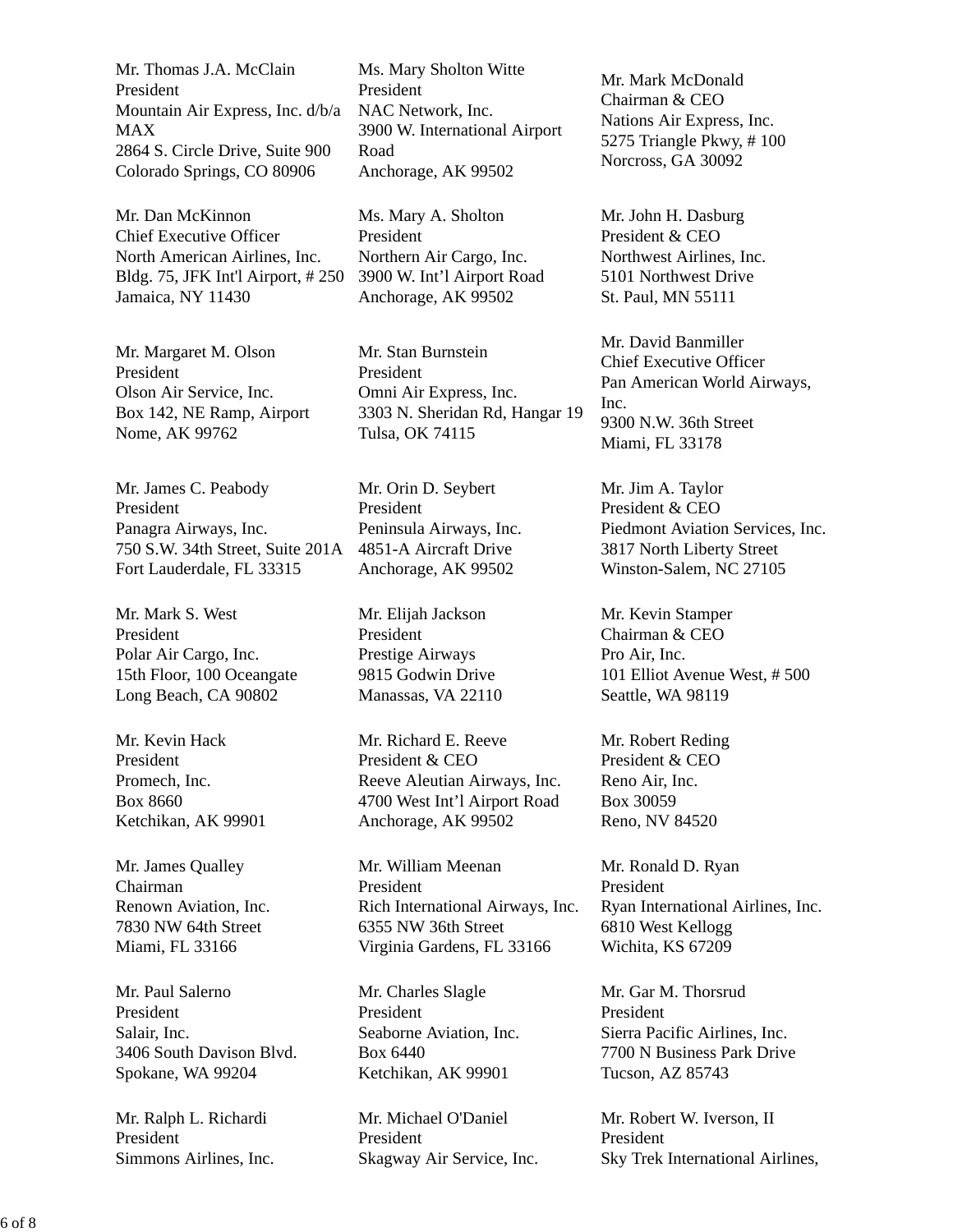Box 612527, 1700 W. 20th Street Box 357 DFW Airport, TX 75261

Mr. Richard J. Nelson President Skyway Airlines 4915 S. Howell Avenue Milwaukee, WI 53207

Mr. William G. Langton President Southern Air Transport, Inc. Box 328988 Columbus, OH 43232

Mr. John J. Skiba President & CEO Sun Country Airlines, Inc. 7701 26th Avenue, South Minneapolis, MN 55450

Mr. William J. Yung President Sunworld International Airlines, Inc. 207 Grandview Drive Fort Mitchell, KY 41014

Mr. Robert Everts President Tatonduk Flying Service Box 61680 Fairbanks, AK 99706

Mr. Scott Kalitta President Trans Continental Airlines, Inc. 842 Willow Run Airport Ypsilanti, MI 48198

Mr. Gary Balnicki President Trans-Air-Link Corporation Box 52-1298 Miami, FL 33152

Mr. Hollis L. Harris Chairman & CEO U.S. CalJet Airlines, Inc. 3855 Lakewood Blvd., M/C 18-11 9275 Genaire Drive Mr. Hulas Kanodia UFS, Inc.

Skagway, AK 99840

Mr. Jerry C. Atkin Chairman and President SkyWest Airlines, Inc. 444 S. River Road St. George, UT 84770

Mr. Herbert D. Kelleher Chmn, President and CEO Southwest Airlines Co. Box 36611, 2702 Love Field Drive Dallas, TX 75235

Mr. John Mansour Chmn, President and CEO Sun Jet International, Inc. 11701 Belcher Road, Suite 130 Largo, FL 34643

Mr. Harold Esmailka President Tanana Air Service Box 60713 Fairbanks, AK 99706

Mr. Morris Nachtomi Chairman & CEO Tower Air, Inc. Hangar 17, JFK Int'l Airport Jamaica, NY 11430

Mr. Hulas Kanodia President Trans States Airlines, Inc. 9275 Genaire Drive St. Louis, MO 63134

Mr. Donald R. Dodson President & CEO TransMeridian Airlines 11 Bagby Street, Suite 2520 Houston, TX 77002

Chief Executive Officer

Inc. 1011 East Main Street, # 212 Richmond, VA 23219

Mr. James A. Munson President SouthCentral Air, Inc. 135 Granite Point Court Kenai, AK 99611

Mr. Edward W. Homfeld President Spirit Airlines, Inc. 18121 E. 8 Mile Road, # 100 Eastpointe, MI 48021

Mr. Robert P. Fleming President Sun Pacific International, Inc. 2502 East Benson Highway Tucson, AZ 85706

Mr. Jerry A. Scudero President Taquan Air Service, Inc. 1007 Water Street Ketchikan, AK 99901

Mr. Paul Finazzo President & CEO Tradewinds Airlines, Inc. 7306 Market Street Greensboro, NC 27409

Mr. Gerald L. Gitner Chairman & CEO Trans World Airlines, Inc. One City Centre, 515 N. 6th St St. Louis, MO 63101

Mr. David Namer President Tri Star Airlines, Inc. 1050 East Flamingo Road, # S-105 Las Vegas, NV 89119

Mr. Gerald Greenwald Chairman & CEO United Air Lines, Inc. Box 6611